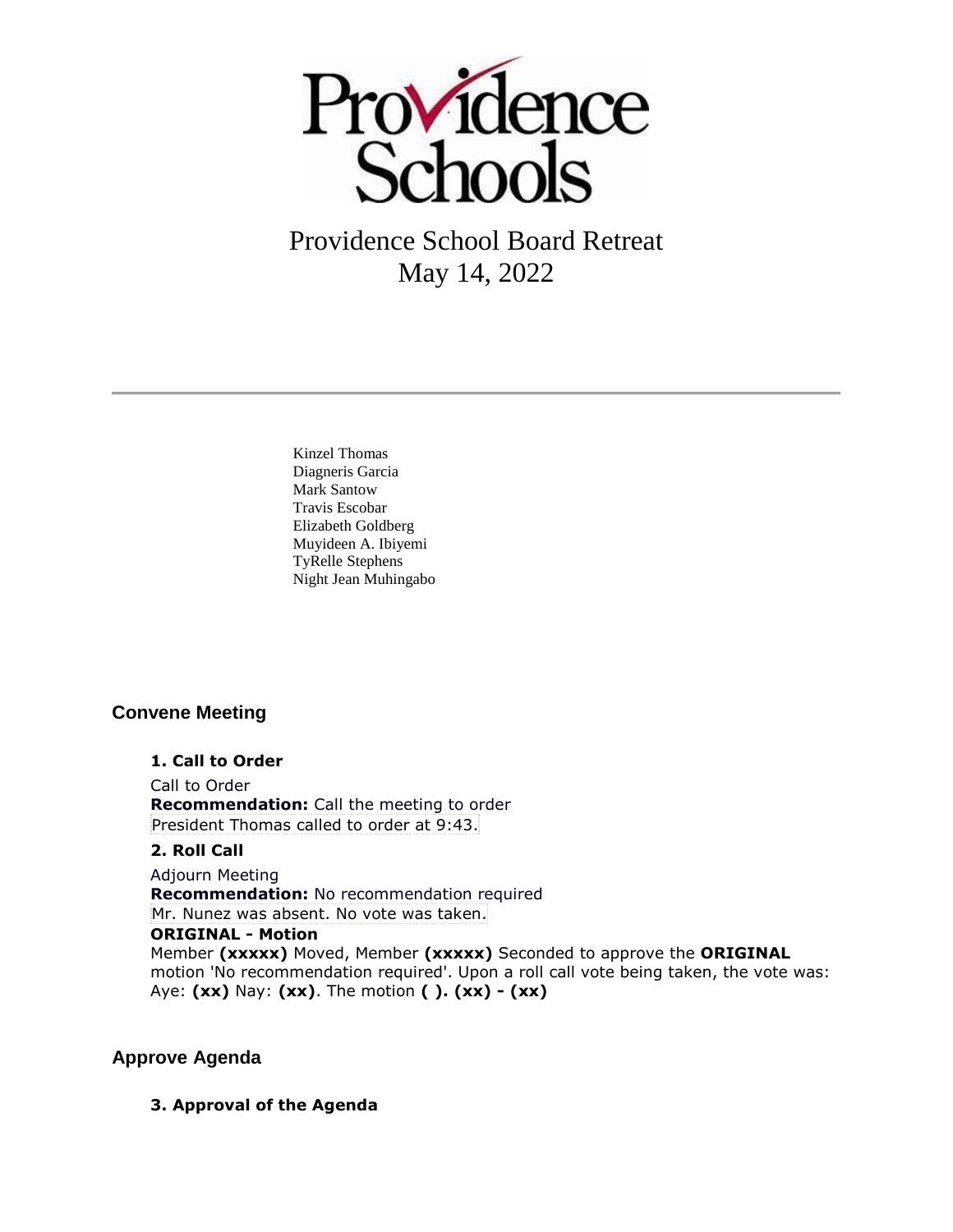

# Providence School Board Retreat May 14, 2022

Approve agenda as presented **Recommendation:** Approve agenda as presented. No Vote was taken. **ORIGINAL - Motion** Member **(TyRelle Stephens)** Moved, Member **(xxxxx)** Seconded to approve the **ORIGINAL** motion 'Approve agenda as presented'. Upon a roll call vote being taken, the vote was: Aye: **(xx)** Nay: **(xx)**. The motion **Failed. (xx) - (xx)** 

## **Planning**

## **4. Introductions**

Each participant introduced themselves and talked about what brought them to today.

#### **5. Set Goals (Internal/External)**

#### **Recommendation:**

To meet in other ways and improve communication among the members. Set three goals and convene in six months and determine if those goals have been met.

## **6. Consensus Building & Priority Setting**

An exercise was led by VP Garcia that was interesting, informative and thought provoking. Each participant chose three areas of concern to the Board then expanded on three ways to accomplish those goals. This took approximately and hour and a half.

#### **7. School Board By-Laws & Internal Process**

#### **Recommendation:**

Before the discussion on By Laws, we were joined by His Honor, Mayor Elorza who entertained a discussion about goals and accomplishments for the Board in the past and looking forward. The discussion was lively and all Members participated with comments and/or questions. The concluding time for the Retreat was reached and the discussion on By Laws was not held.

## **8. Role of Board During Takeover & Transition Back to Local Control**

#### **Recommendation:**

Because of time constraints this item was not discussed.

## **9. Conclusion & Summing Up**

Adjourn Meeting

**Recommendation:** No recommendation required

It was suggested that another retreat be held in about six months to re-visit what was discussed today.